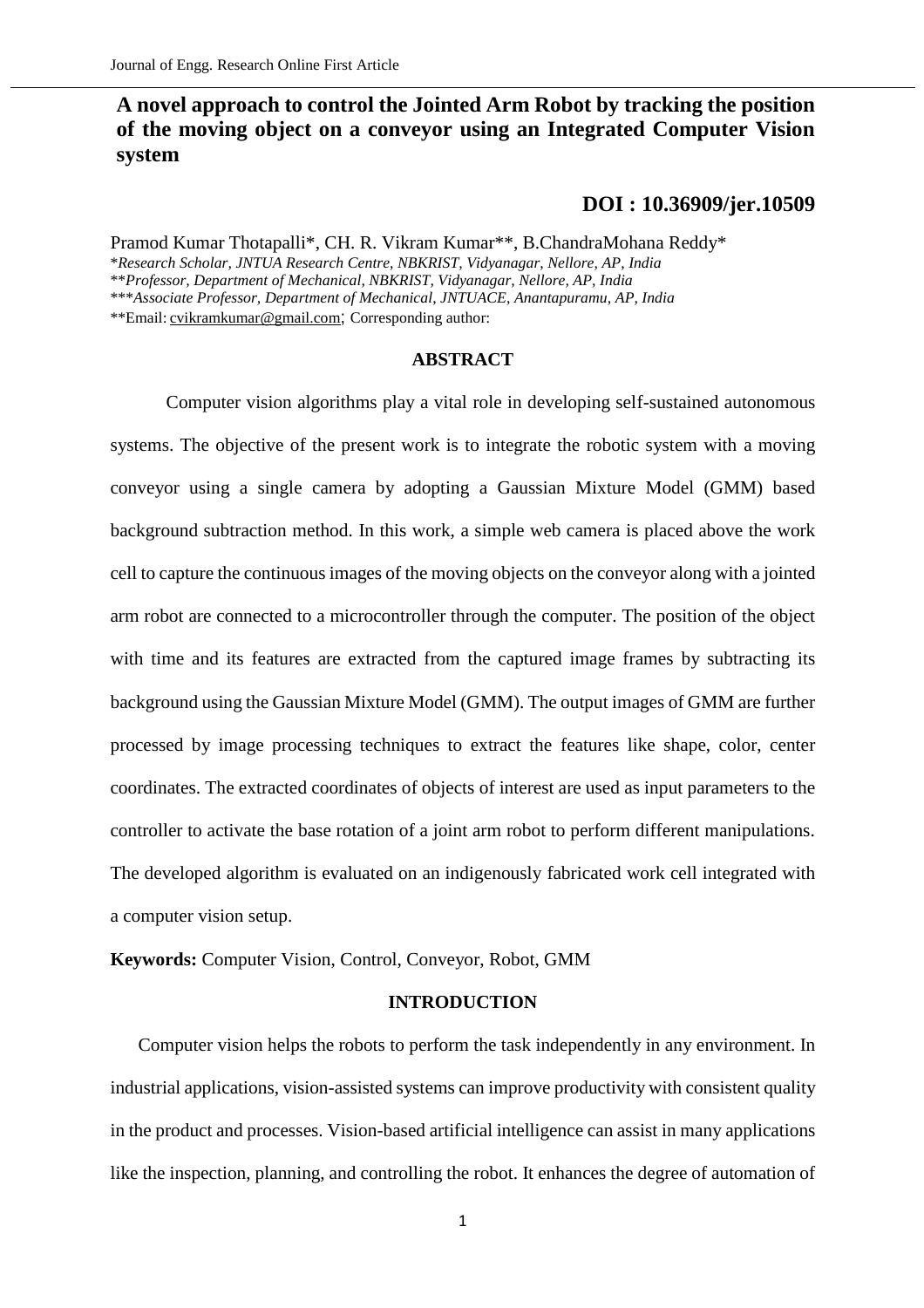the production system. In manufacturing, moving object manipulations are needed for orientation, positioning to perform assembly, sorting, and many other operations involved in handling the product from one workstation to another. The extracted features help the robot to grasp the object of interest and also perform the various manipulations as per the requirements. In this context, a novel approach is proposed to extract the features of moving objects using GMM based background subtraction to develop an integrated vision for tracking and controlling the robot.

Tracking with the help of the vision system plays an important role in segmenting the features of the moving objects from its background cluster. An effective tracking vision algorithm is necessary to exclude a product from its background in developing many industrial robotic applications. Background subtraction is one of the suitable techniques to extract the objects from the background. Various background subtraction techniques have been developed for real-time tracking and detection applications. They primarily focused on traffic monitoring, surveillance, and human-machine interaction (S Cheung Sen-Ching and Chandrika Kamath., 2004). The visual tracking results help operate and control the joint arm robot to perform various operations like pick and place, inspection, false identification, orientation, and positioning within the robot's work volume. (Abbood et al., 2020) developed an interactive vision-based robot for real-time object sorting. In this approach, color and shape segmentation algorithms are used, the range of color threshold filter for individual color is used, but this algorithm fails to extract the other objects with multiple colors. The major drawback in this approach is that the change in the illumination affects the accuracy of the object coordinates. (Chen et al., 2019) developed comprehensive vision system for dynamic measurement, including four modules (operator face authentication, gesture remote control, abnormal entry detection, moving target tracking that makes the manufacturing intelligent safe, efficient, and safe using Artificial intelligence applications intelligent robot arm. A slight variation in the illumination leads to a false result in the temporal difference algorithm in detecting the abnormal entry. (Thotapalli et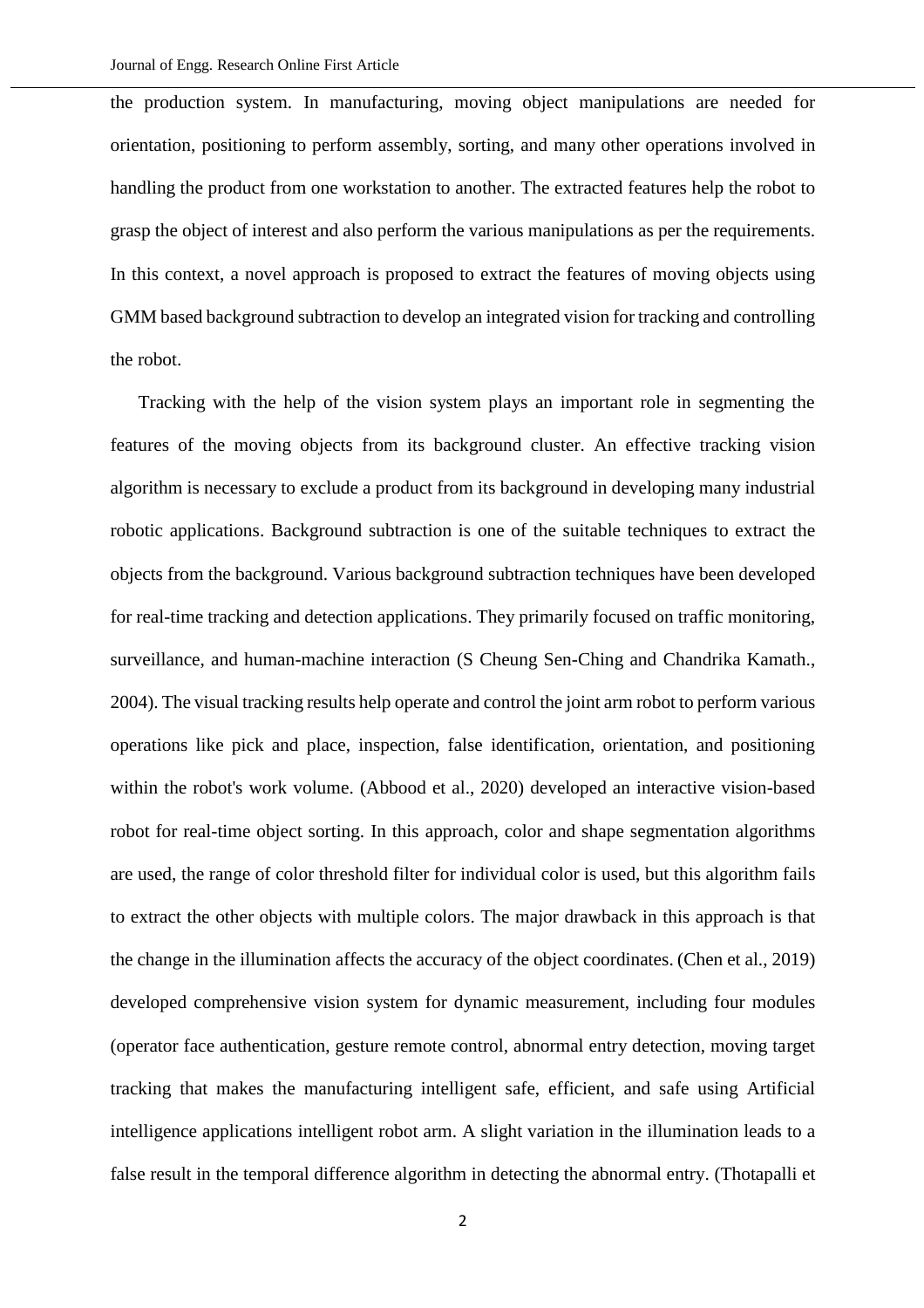al., 2020) developed a feature extraction methodology for moving objects based on background subtraction to handle multiple parameters like illuminations effect, objects with the same background color.

To track the object's movement, several researchers developed different techniques for tracking the object. They are generally categorized into Basic, Parametric, and Non-Parametric methods. The basic method mainly focused on the temporal difference between the previous and current frames pixel's intensities (Christof Ridder et al., 1995)**.** However, it fails to track while moving slowly or stopping the object for a certain amount of time. To overcome this problem, it is necessary to define a time between the consecutive frames. It also fails to work during the distinctive motion characteristics viz. high speed. Because of weak object localization and overlap (Chris Stauffer and W Eric L Grimson., 1999). Parametric and Non-Parametric methods are suggested to model the complex backgrounds for different scenarios

In the parametric method, each pixel is modeled with mean and variance to model the background. It may be a model with the single or multiple Gaussians. In a single Gaussian approach, each pixel's probability density functions (PDF) in a current frame is associated with the reference value to discriminate the background from the foreground (P Wayne Power and Johann A Schoonees 2002).GMM is a parametric model with multiple Gaussians. It prevents the foreground data from the background by assigning each pixel with the associated weights to effectively update the background (Alan M McIvor., 2000). Non-parametric methods were developed along with the parametric methods. These methods are a discrete estimation of the probability distribution to define the image background model (Thierry Bouwmans, Fida El Baf, Bertrand Vachon., 2008). It is done based on Kernel Density Estimation (KDE) to estimate the PDF associated with the foreground and background. It fails to model periodic movements of the object for both long and short-term events because it cannot hold a large amount of data to update the model (P. St-Charles et al., 2015). (Massimo Piccardi.2004) reviewed multimodal distribution for parametric (Mixture of Gaussians) and non-parametric (Kernel Density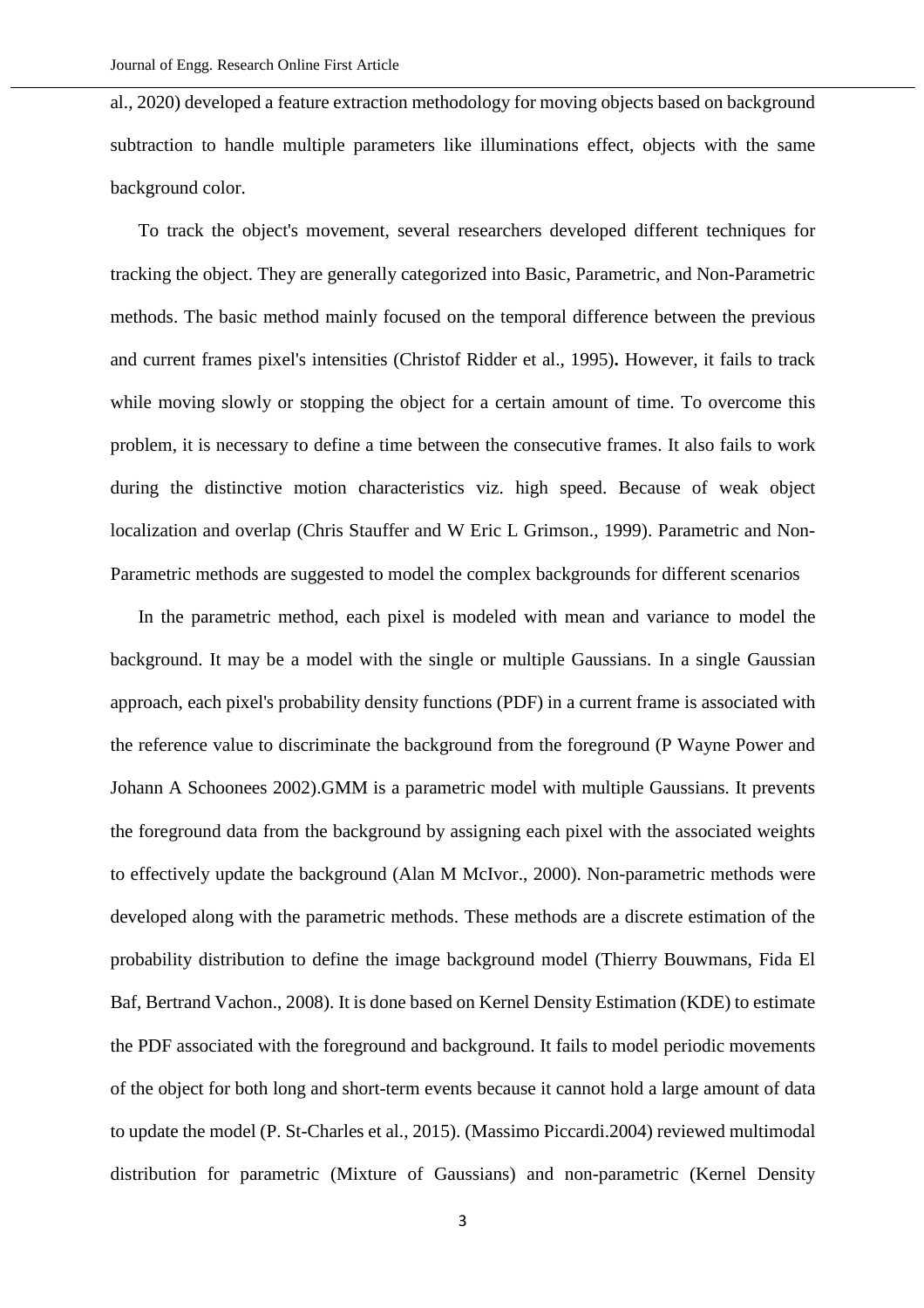Estimation) methods based on computational speed, memory, and detection accuracy. Both approaches can model the probability density functions of background in general cases. However, KDF requires a high memory. GMM has become quite popular in modeling complex backgrounds due to improvements in updating the model and distance criteria to discriminate against the foreground-background.

The proposed method in this paper is intended to extract multiple feature attributes like size, shape, orientation, texture, color, pattern, and location of the objects moving on the conveyor and controlling the robot for sorting the objects or detecting the defective objects based on attributes using the single overhead vision system. In this work, an attempt was made to apply a GMM based background subtraction technique to develop an integrated vision system to control the jointed arm robot based on the object tracked position using overhead vision system (web camera) connected through the computer. The position of the end effectors is defined with reference to the object center coordinates identified in a vision system. By applying the inverse kinematics to compute the remaining joint angles of a robot for pick and place operation. The program for the algorithm is developed MATLAB software.

## **METHODOLOGY**

 The schematic layout of the work cell is, as shown in Fig.1. The layout illustrates the view field of the work cell, which consists of a jointed arm robot, conveyor belt, and an overhead stationary vision system (web camera). All are connected through the microcontroller (Arduino UNO R3) to form an integrated computer system. Appropriate placement of the vision system is the most important to tack the objects in the work volume. It is placed above the work cell at height, such a way to capture the entire working volume of a robot. The computer triggers the vision system (web camera) to capture the real-time images of the workspace. These images are stored and further processed using region properties to extract center coordinates. Let the field view of the stationary web camera is shown as a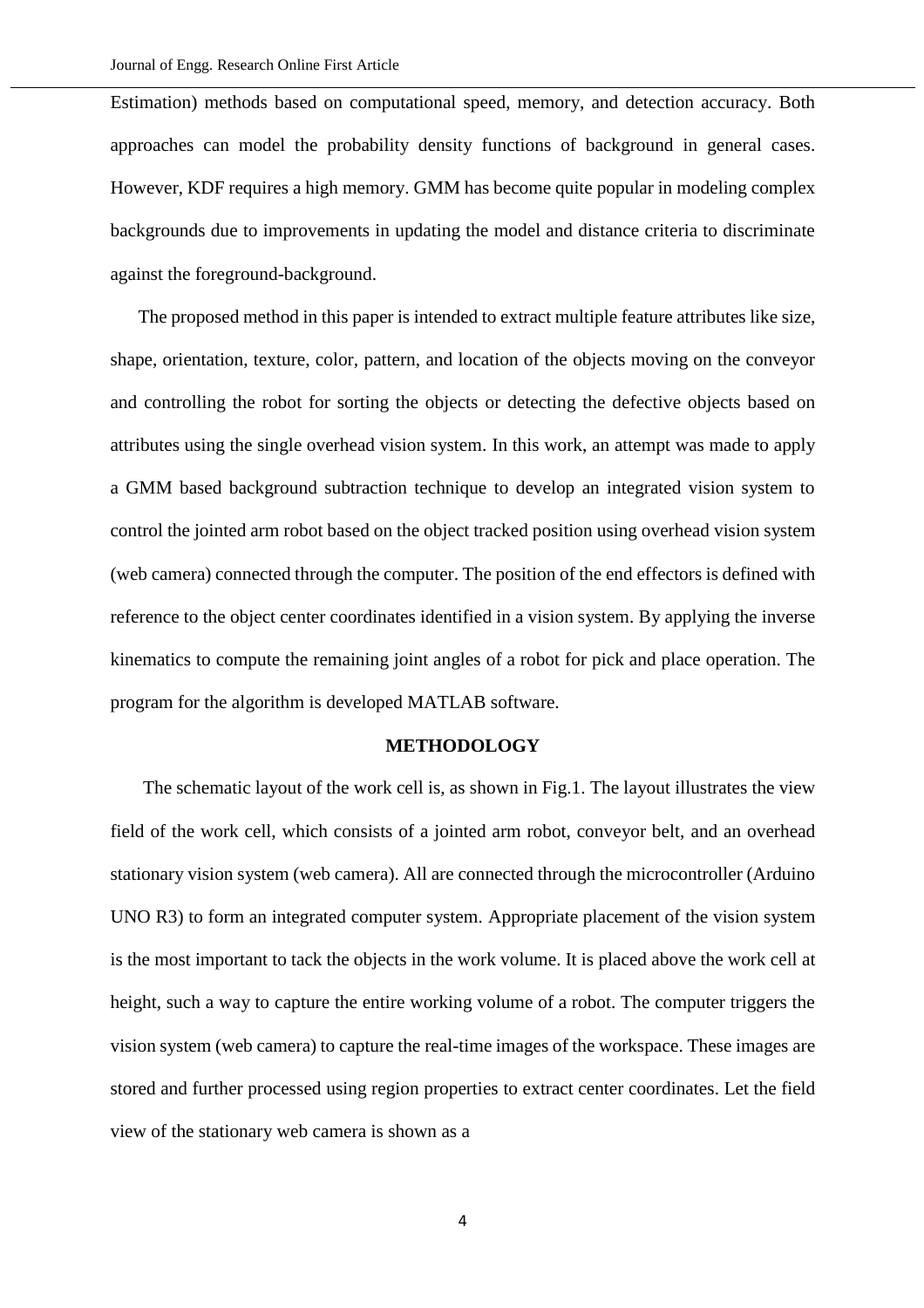

**Figure 1.** Schematic layout of the robotics work cell

rectangular box with X &Y coordinates of the image size varying from  $(0, 0)$  to  $(X_{\text{max}}, Y_{\text{max}})$ and image frame size of 640X480 in terms of pixels is used in the present algorithm. The belt conveyor and bins are placed within the maximum reach of the robot end effectors. Let A  $(X_b, Y_b)$  is the fixed base center of the robot, B  $(X_i, Y_i)$  is the center coordinates of the identified object 'B' moving over the belt conveyor,  $C(X_p, Y_p)$  is the initial home position of the robot end-effector, and D  $(X_t, Y_t)$  is the location of the target bin. As represented in the layout, Fig.1, the conveyor belt is moving along the X-axis of the image frame and objects  $B(X_i, Y_i)$  are also moving over the conveyor along the X-axis of the image frame. Once it is entered into the image field, the 'Xi' coordinate of the object varies from 'Zero' to 'Maximum,' and 'Yi' coordinate is constant. The algorithm continuously extracts the coordinates moving object  $B(X_i, Y_i)$  over the conveyor. The work limits of the robot over the conveyor is shown in Fig.1. In the case of any vibrations, slipping, drifting of belt conveyor may alter the position of the object  $(X_i, Y_i)$ . Normally, the conveyor is fitted with an encoder to track the position of the component. The consecutive coordinates of the tacked object help to analyze the condition of the conveyor. For a vibration-free conveyor system, the  $Y_i$  coordinate of the object is constant while entering and leaving the view filed. Nevertheless, the vision algorithm can extract the coordinates from the image frame.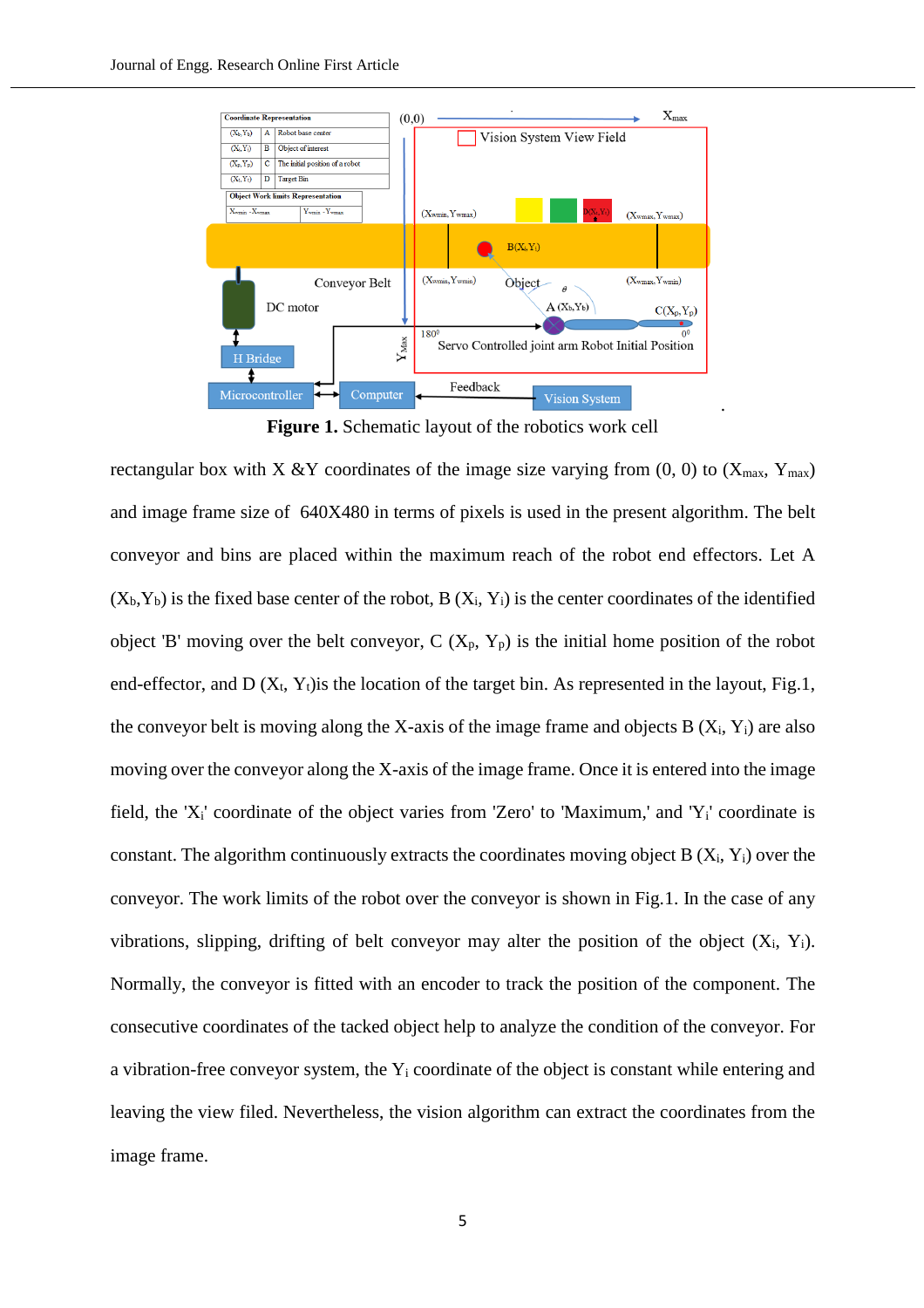#### **Definition of the robot home position in the work volume**

In this work, a prototype robot was used to interface with the moving conveyor for pick and place application through a vision system. To actuate the robot from the initial position to pick the object, it is necessary to define the initial reference position of the robot before starting the task. The initial position of the robot is designed using an image frame captured by an overhead camera, as shown in Fig.2. To define a reference point on the robot, first mark a reference point 'A' at the center of the robot base and consider a point 'C' on the robot arm. Using image processing, the coordinates of the point are extracted as  $A(X_b, Y_b)$  and  $C(X_p, Y_p)$ . These two coordinates were extracted from the captured image frame using the pixel info tool at the beginning of the cycle for a particular application or before the algorithm's initialization. The point 'A' and 'C' form a Vector *AC* representing the robot's initial position. These two points are fixed for an image frame of a particular pixel size when it captures from the stationary overhead vision system at a constant position.



**Figure2:** Extraction of Initial Position Coordinates of the Robot from the Image Frame

# **Initialize the GMM for background subtraction**

GMM is one of a parametric method based on pixel attributes to model multi-model backgrounds. Each pixel attributes a value represented as a Gaussian component density. It is characterized as a mixture of K Gaussian component densities. It is taken as three in the present work(Chris Stauffer and W Eric L Grimson., 1999). Pixels persistence in terms of mean value and variance establishes a match among the current image frame to reference image frame at a time. The match of respective pixels is defined as the Mahalanobis distance threshold (K. Goyal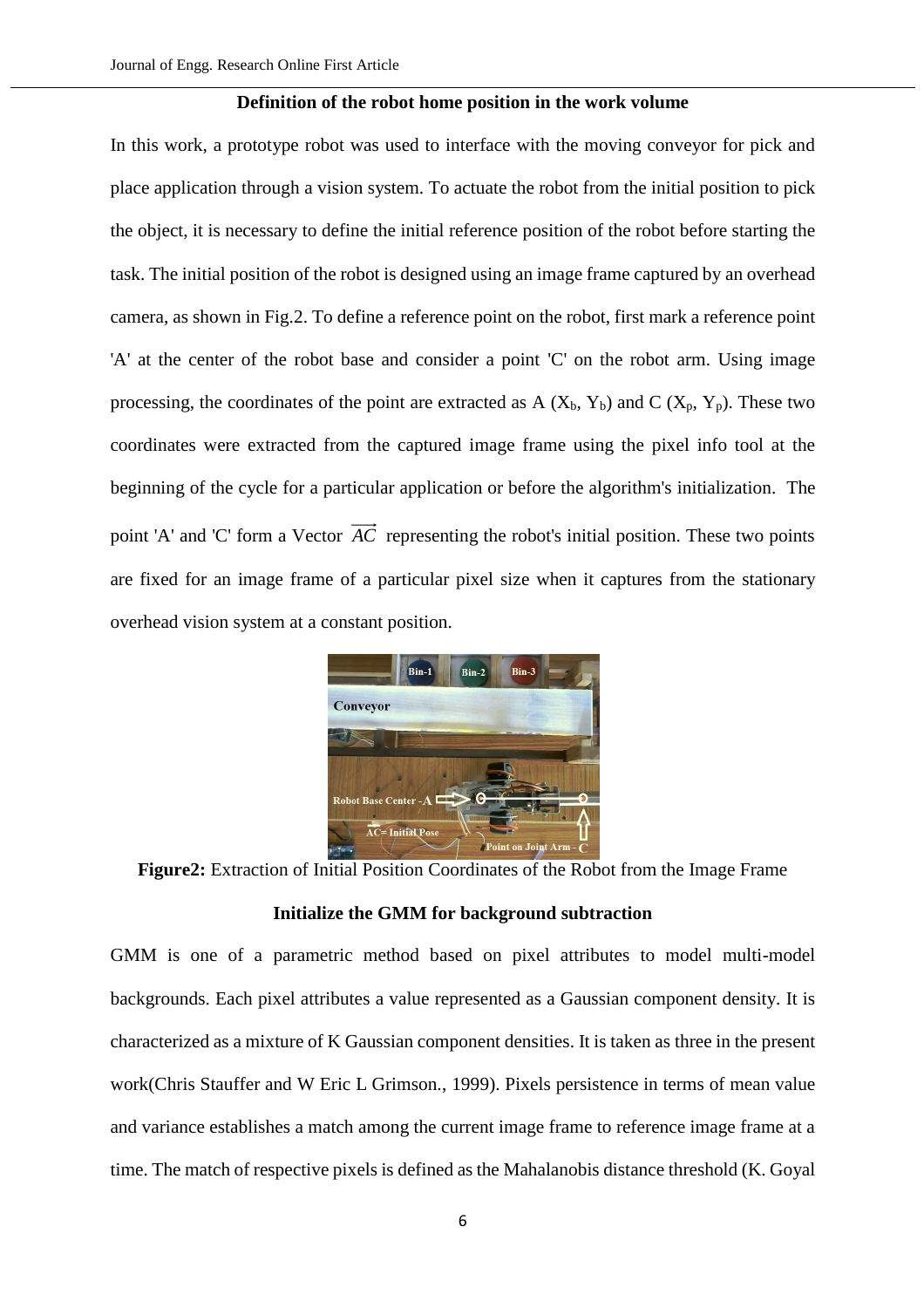and J. Singhai, 2017). It is an input parameter to govern the sensitivity to differentiate between the foreground and background. The illumination variations can handle in these situations by updating the background with current mean, high variance, and low prior weight of respective pixels (Chris Stauffer and W Eric L Grimson., 1999). The following methodology represents the subtraction of background from foreground

Let 'X' be the image frame and each pixel in the image represented as  $(x_1, \ldots, x_n)$ . In this method, a mixture of K Gaussian distributions is used to models each pixel color. The PDF of the k<sup>th</sup> Gaussian of the pixel at time t, given as  $P(X_t)$  from the frame at the time. The probability of occurrence of a pixel x at t being represented by the

$$
P(X_t) = \sum_{k=1}^{K} W_{k,t} * \eta(X_t, \mu_{k,t}, \Sigma_{k,t})
$$
 (1)

Where  $P(X_t)$  is the PDF of  $X_t$  in a parametric form and composed of a mixture of Gaussians of each pixel at time t.

K is the number of Gaussian distributions,  $W_{k,t}$ , is the estimate of the weight of the k<sup>th</sup> Gaussian at time t,  $\mu_{k,t}$ , is the mean value of the k<sup>th</sup> Gaussian at time t,  $\Sigma_{k,t}$ , is the covariance matrix of the k<sup>th</sup> Gaussian probability density function.

 $\eta(X_t, \mu_{k,t}, \Sigma_{k,t})$ , is the k<sup>th</sup> Gaussian PDF is represented as

$$
\eta\big(X_{t},\mu_{k,t},\Sigma_{k,t}\big) = \frac{1}{\left(2\pi\right)^{\frac{1}{2}}\left|\Sigma_{k,t}\right|^{\frac{1}{2}}}e^{-\frac{1}{2}\left(X_{t}-\mu_{t}\right)^{T}\Sigma_{k,t}^{-1}\left(X_{t}-\mu_{t}\right)}
$$
(2)

For computational reasons, it assumed that the color components are independent and have the same variances. Therefore, the covariance matrix is of the represented Andrews Sobral and Antoine Vacavant (2014).

$$
\Sigma_{k,t} = \sigma_{k,t}^2 I \tag{3}
$$

To consider the pixel as a background or foreground, the threshold distance in the form of Mahalanobis (Roy De et al. 2000).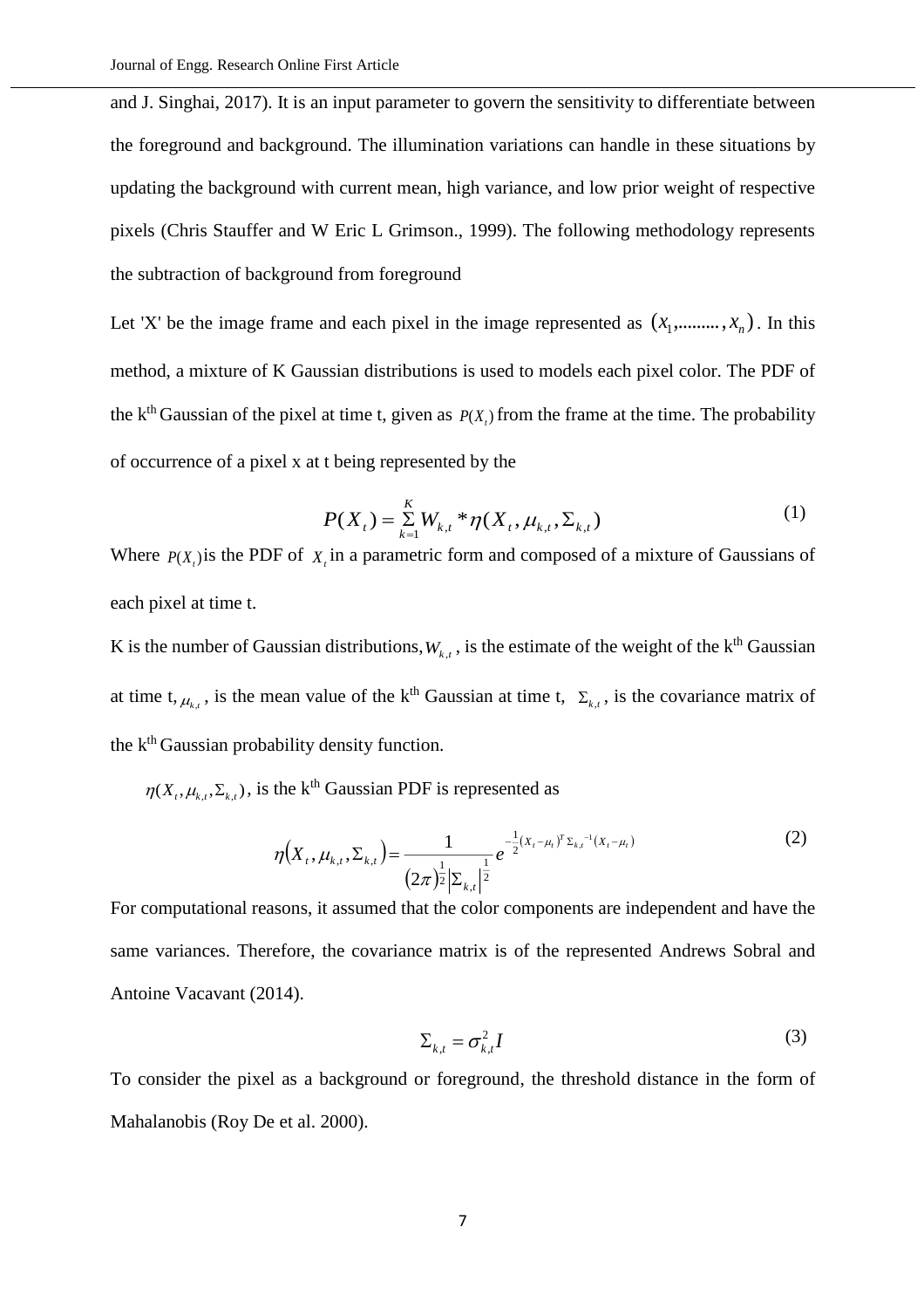$$
Mahalanob\dot{\mathbf{s}} = \sqrt{\left(X_t - \mu_t\right)^T} \left(\Sigma_t^{-1}\right) \left(\left(X_t - \mu_t\right)\right) \tag{3}
$$

To interpret the illumination variations in the scene, the covariance and mean of each pixel iteratively updated as follows (Chris Stauffer and W Eric L Grimson.1999).

$$
\Sigma_{t+1} = (1 - \alpha) \Sigma_t + \alpha (X_t - \mu_t) (X_t - \mu_t)^T
$$
\n(4)

$$
\mu_{t+1} = (1 - \alpha)\mu_t + \alpha X_t \tag{5}
$$

If a new pixel x at time t is checked against the existing K Gaussian distributions of reference pixel Mahalanobis less than the threshold distance, then it is defined as a match and consider as background. If none of the K Gaussian distributions match the current pixel value, then the least probable distribution is replaced by mean, high variance, and low prior weight updated in the background image (Chris Stauffer and W Eric L Grimson.1999).

$$
W_{k,t} = (1 - \alpha)W_{k,t} + \alpha M_{k,t} \tag{6}
$$

Where  $\alpha$  is a learning rate to update the background of the image frame and  $M_{k,t}$  is 1 for the match; otherwise,  $M_{k,t}$  it is 0. Background (B<sub>1</sub>) Gaussian distribution exceeds a certain threshold and is considered background distribution(Ridder et al.,.1995).

$$
B_1 = \arg\min_b \left( \sum_{k=1}^b W_k > T_h \right) \tag{7}
$$

Where  $T_h$  is the input parameter in assigned as threshold distance.

## **Activation of the robot base**

The coordinates of the moving object B (Xi, Yi) are extracted using region properties as shown in Fig. 2. If the coordinates of the object satisfies the conditions Xwmin<Xi<Xwmax and Ymin<Yi<Ywmax, which indicates that the object lies within the work volume of the robot otherwise the object is lying outside the reach of the robot over the conveyor. Once the object enters onto the conveyor within workspace of the robot, the controller actuates the robot to pick the object. The location of the object with time over the conveyor is determined by extracting consecutive object coordinates at different time intervals on the conveyor. These coordinates are sent through the microcontroller to actuate the robot to pick the object. The object image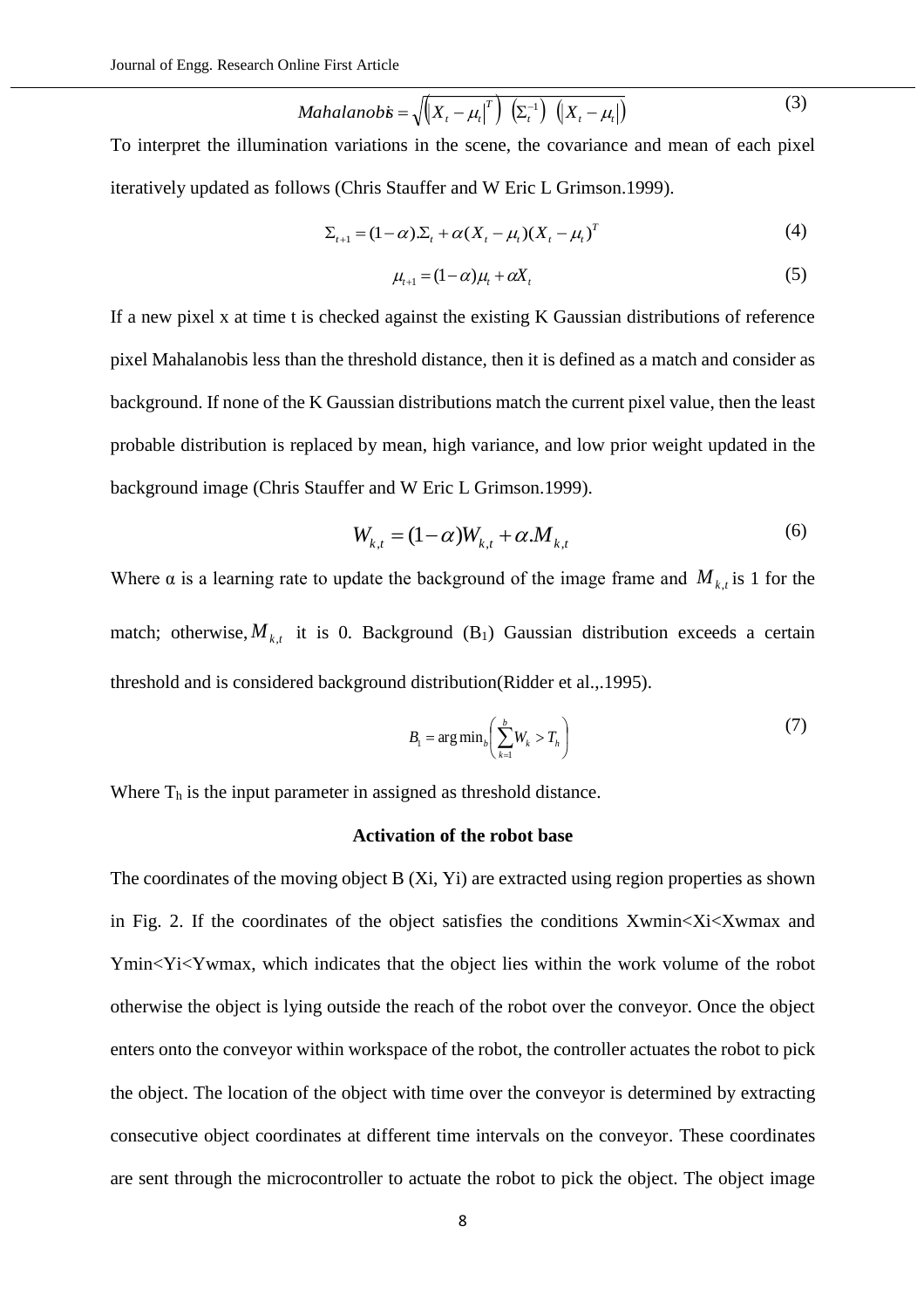frame's extracted coordinates, i.e.,  $B(X_i, Y_i)$  and the robot base center, is  $A(X_b, Y_b)$ . The vector *AB* represents the final position of the robot for picking operation. As already mentioned, the vector *AC* represents the home position, as shown in Fig.2. Both vectors are used to calculate the angle between the final and home position in the image frame. Then the computer triggers the controller to actuate the robot base based on the computed angle between them. By Using planer inverse kinematics, the remaining joint angles of the robot are determined to reach the end effectors to the target position. With an integrated vision system, the 3D work volume of the robot is controlled by converting it into a 2D work plane to control the robot's base rotation.

# **RESULTS & DISCUSSIONS**

In this work, GMM based background subtraction algorithm is developed to interface with a moving conveyor to pick the objects based on interest. To evaluate the algorithm, a simple conveyor system was fabricated and integrated with a prototype robot and vision system. In this work, the objects are tracked on the conveyor using the GMM subtraction technique. The features of the moving object are extracted by subtracting its backgrounds. To subtract image from the background, the initial reference frame is captured using a vision system without any object moving on the conveyor, as shown in Fig. 4(a). Each pixel in the reference image frame checked against the consecutive images with time depends on the conveyor's speed. The current image frame consisting of the objects is shown in Fig. 4(b). The background subtraction process is done by computing and comparing the respective mean and covariance of particular pixels information in both reference and current frames. By subtracting each pixel of the current frame by reference extracted the newly appeared objects, as shown in Fig. 4(c). The subtracted image is further processed with imaging techniques like colour thresholding, region properties, boundary segmentation, and pattern extraction to extract particular interest information. To evaluate the performance of the algorithm in compare with other background subtraction techniques Gaussian is superior in distinguishing the features of the object even in slightly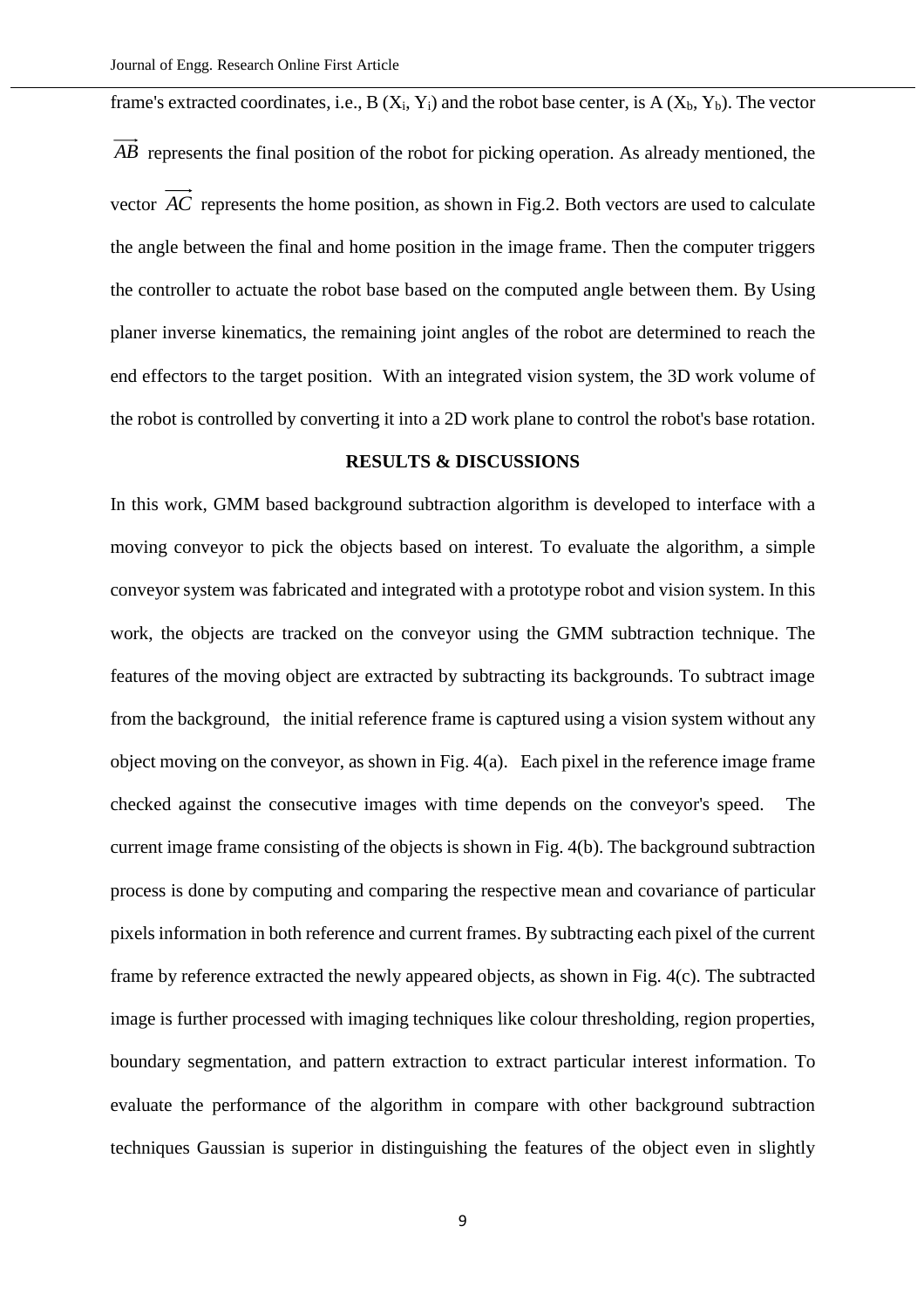illumination changes, and also able to separate the object having a colour similar to the background. The computational speed of the algorithm depends on the size of the image frame (Thotapalli et al., 2020).



(a) Reference Image without objects (b) Current image frame with objects (c) Subtracted image frame **Figure 4.** Feature Extraction of Moving object based on Background subtraction

The objects feature extraction is very useful in developing applications based on segmentation techniques like color, shape, coordinates, patterns, and size. Example color segmentation used to extract objects based on color for sorting operation. The position of the robot base (A) and a reference point on the robot arm (C) and the placing position of the object or target bin (D) is constant, and the coordinates of these points are determined using image frame in terms of pixels before executing the algorithm and are indicated in Table. 1. Let the object is randomly moved over the conveyor, the location of the center coordinates of the object at any time instant is determined as  $B(X_i,Y_i)$ . The rotation of the base required at particular time instant is calculated by considering the vectors AC and AB as shown in Fig.5.



**Figure 5.**Extracted object coordinates for Robot tracking

The pixel distance between the extracted points is calculated as shown in Table 2. The extracted distance from the image indicates the pixel distance. Calibration is required to covert these pixel distances in terms of real distance to determine the conveyor speed and to actuate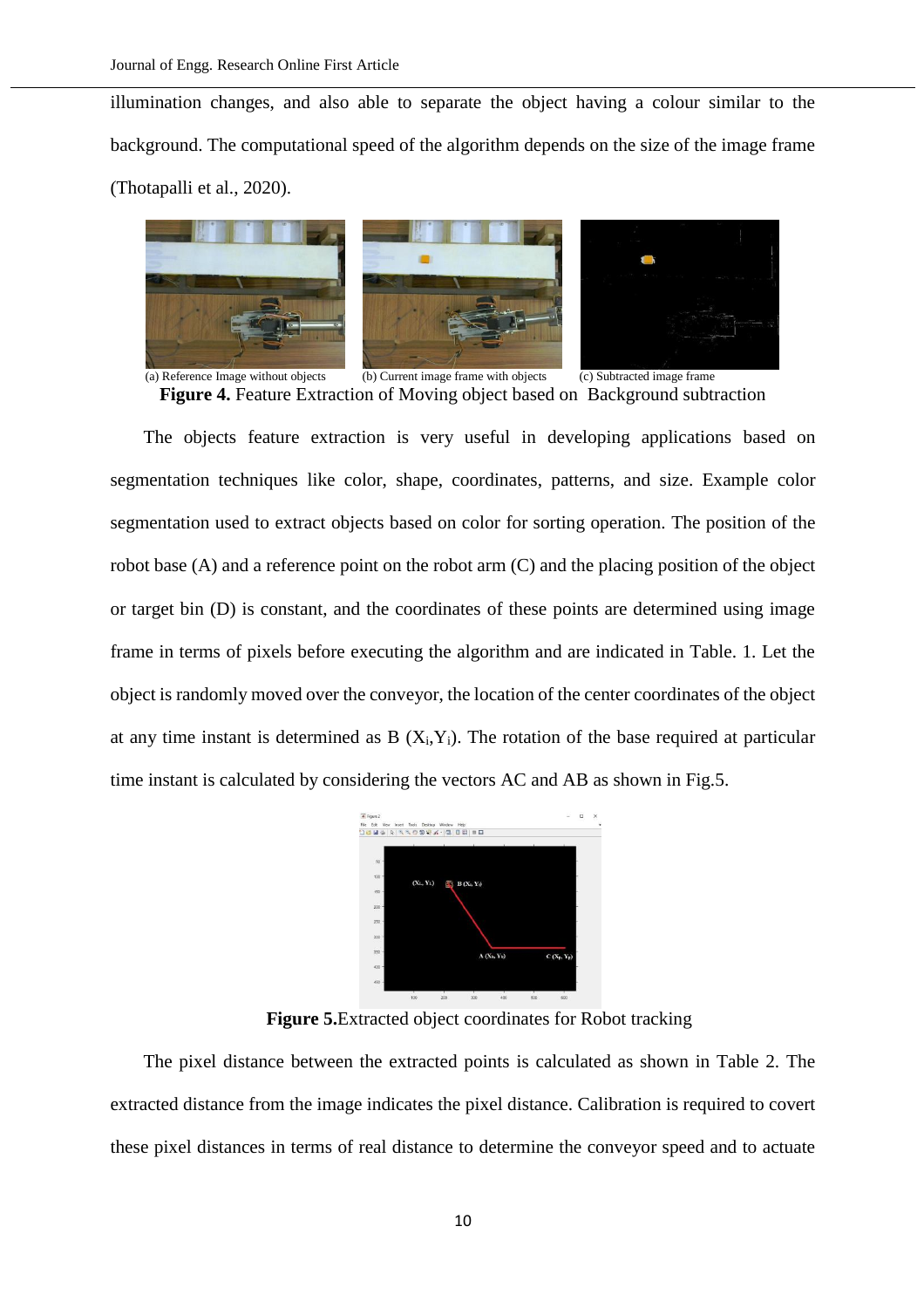the robot. The calibration is carried out by keeping the camera at a constant height of 700 mm from the conveyor. The conversion factor to convert the real coordinates with the image coordinates is obtained as 1.36.

|                               |               | X in pixels | Y in pixels |  |
|-------------------------------|---------------|-------------|-------------|--|
| Base Center of Robot          | $A(X_h, Y_h)$ | 356         | 336         |  |
| A point on Joint Arm of Robot | C(Xp,Yp)      | 600         | 336         |  |
| Target Bin                    | (Xt.Yt)       | 500         | 90          |  |

**Table 1.**Fixed coordinates of the image frame

| A WAXYE LIIIVAL GIDIMILYY OVITTYYII MIY DOIIIW |        |        |        |  |  |
|------------------------------------------------|--------|--------|--------|--|--|
| Distance between the points                    | ΑB     | AС     | AD     |  |  |
| Pixels                                         | 215.32 | 244    | 285.04 |  |  |
| Real distance (mm)                             | 158.32 | 179.41 | 209.58 |  |  |

In order to pick the object over the conveyor it is necessary to determine the position of the objects with the respective time, and it also helps to determine the speed of the conveyor. The conveyor speed is calculated based on the object's consecutive position with time. The schematic representation of the positions of the object at different time intervals is shown in Fig.6. Let the object is located at position 1 (P1) any time instant, object from P1 to the position  $(P2)$ , position  $(P3)$ , and position  $(P4)$  in time intervals time t<sub>1</sub> and t<sub>2</sub> as shown Fig. 6. In each position, the object coordinates are extracted using image subtraction are given in Table.3. The time required to process the image can be minimized by reducing the pixel size of the image. If the size frame reduced from 640X480 to 320X240, the accuracy of the extracted center coordinates of the object also reduced. Based on the variation in the object's location with time, the conveyor speed is determined as shown in Table 3.



**Figure.6** Schematic representing the change in the position of the object on the conveyor with time

| Image Size                                          |        | 640X480 |        | 320X240 |       |
|-----------------------------------------------------|--------|---------|--------|---------|-------|
|                                                     |        |         |        |         |       |
| $1st$ position of the object $(P_1)$                |        | 89.5    | 119.2  | 90.03   | 62.6  |
| $2nd$ Position of the Object $(P_2)$                | ⊻<br>ٮ | 225     | 120    | 125.    |       |
| $3rd$ location object coordinates (P <sub>3</sub> ) | m      | 360.2   | 121.01 | 160.17  | 62.03 |
|                                                     |        |         |        |         |       |

**Table 3:** Point of intersection for robot pick up while moving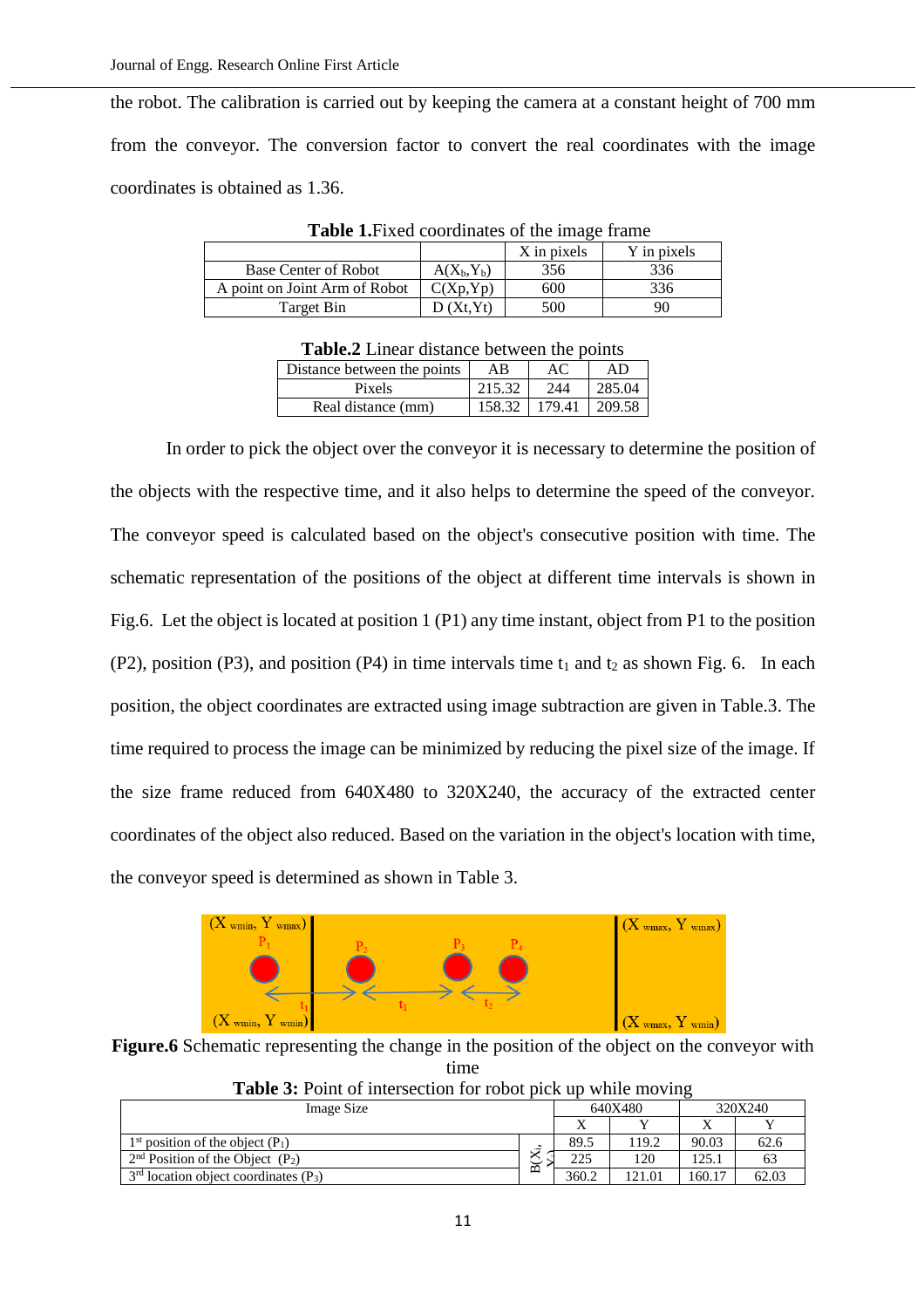| Object pickup point or robot intersection point with the object $(P_4)$ |  | 368.05 | 121.01 | 165.32 | 62.03 |
|-------------------------------------------------------------------------|--|--------|--------|--------|-------|
| Computed angle for robot pick up the object<br>86.79                    |  |        | 99.56  |        |       |
| Speed of convevor (mm/sec)                                              |  |        | 16.99  |        | 16.95 |

The point of intersection is a point on the conveyor from which the robot need to pick the object is calculated based on the conveyor speed and capability of the robot; at the particular instance, the point of intersection is calculated as represented in Table.3. Intersection coordinates are 7.85 pixels in the x-direction. After determining the intersection point, the robot shoulder and elbow's required joint angle is calculated using inverse kinematics as represented in Table 4.

| $1st$ Link Length (m) | 0.12  |
|-----------------------|-------|
| $2nd$ Link Length(m)  | 0.14  |
| Object distance (m)   | 0.158 |
| Theta1(degree)        | 41.70 |
| Theta 2(degree)       | 32.01 |

**Table 4.** Inverse Kinematics for 2R for object picking for 640X480

The major advantages of the image subtraction technique are it will overcome the variations in the object location due to inaccuracies in the conveyor. The accuracy of the object location is very low if the deviation of the conveyor is high. The object of size 20 mm X 20 mm X 5mm is used in this work. The accuracy, precision, and speed of the algorithm are crucial for industrial applications. For accuracy in picking the object depends on the type of robot used. The accuracy of object grasping mainly depends on the resolution of the image. High resolution requires high computational time, but the success rate is high compared with the low resolution. It is observed that the computational time increased with the increase in resolution of the image and the application, as shown in Table 6. A low-resolution image result in a loss of bit information of the object's pixel and leads to error in extracting the center coordinates due to sharpness and low threshold.

**Table 6:** Computational Speed & Accuracy Calculation for positioning to pick the object at different resolutions

|                                    | High     | Medium  | Low     |
|------------------------------------|----------|---------|---------|
| Size of the image                  | 1280X720 | 640X480 | 320X240 |
| Computational Time (GMM) (seconds) | 28.68    | 5.8629  | 3.0423  |
| No of trails                       |          |         |         |
| No of successful                   |          |         |         |
| Failure                            |          |         |         |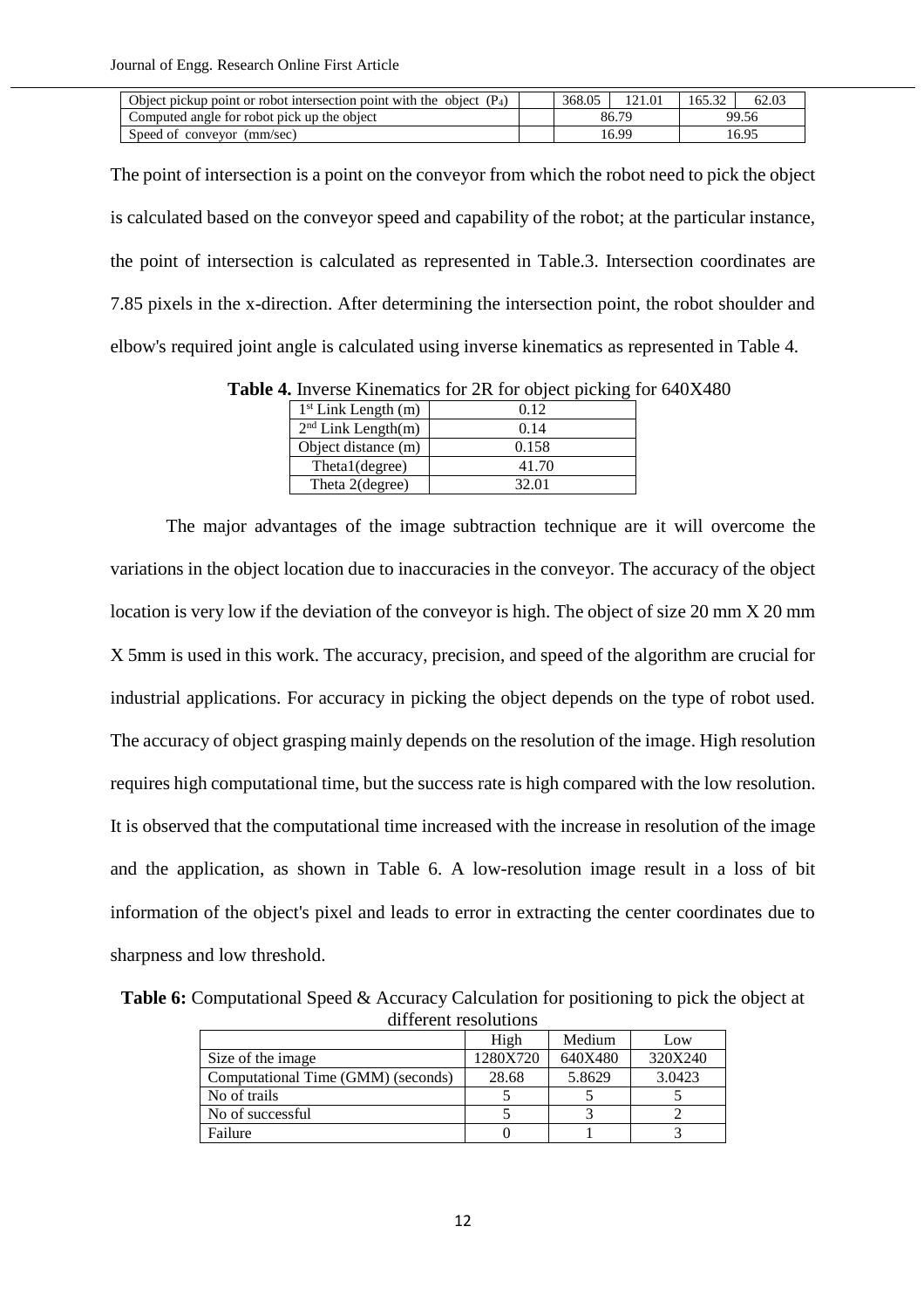The new methodology was developed to extract objects' features under dynamic conditions like moving and slight variations of illumination in indoor conditions. The vision-assisted integrated systems proposed in this work help the robot controller detect various target points and separate different featured components. It allows a robot to perform multiple manipulations for different applications. The approach can be extended by adding post-processing image algorithms to develop other industrial applications like identification, sorting, pattern analysis to detect the defective object, quality control, and assembly**.** With the single vision system, the algorithm controlled the conveyor at any time instant to perform operations. This method also has an advantage is to manipulate the objects both in a moving conveyor or intermittent motion conveyor. In intermittent conveyor, the objects are picked in a particular position and separate the objects based on the extracted features from the GMM approach. In the moving conveyor, the moving objects' center coordinates are extracted with time using GMM background subtraction. The synchronized center coordinates of the moving objects are mapped with a robot base coordinate system to effectively tackle the object. Based on the conveyor's speed, the robot actuates the end effectors for manipulation of the objects. This approach has autonomous controlling of the robot by developing the self-sustain routine to reach the target object. With the use of a single camera, the approach is limited to extract the object having same height because of the 2D image. The results indicated the GMM background subtraction is superior when compared to temporal difference and direct subtraction background subtraction method. The relative advantages of GMM are indicated in Table 7.

| <b>Table 1.1</b> Chomiance Companson of various argommins in extracting the reatures |                  |                          |                                |  |  |
|--------------------------------------------------------------------------------------|------------------|--------------------------|--------------------------------|--|--|
| Background subtraction                                                               | Colour retention | <b>Illumination</b>      | Detection Object with the same |  |  |
| Method                                                                               |                  |                          | background                     |  |  |
| Temporal difference                                                                  | Original         | Constant                 | Not possible                   |  |  |
| Direct subtraction                                                                   | Persudocolour    | $\overline{\phantom{0}}$ | Not possible                   |  |  |
| GMM                                                                                  | Original         | Variable                 | Possible                       |  |  |

**Table 7.** Performance Comparison of various algorithms in extracting the features

# **CONCLUSION**

The vision algorithm provides reliable and real-time tracking information accurately to activate the robot with conjunction moving object's position. In this approach, the robot moves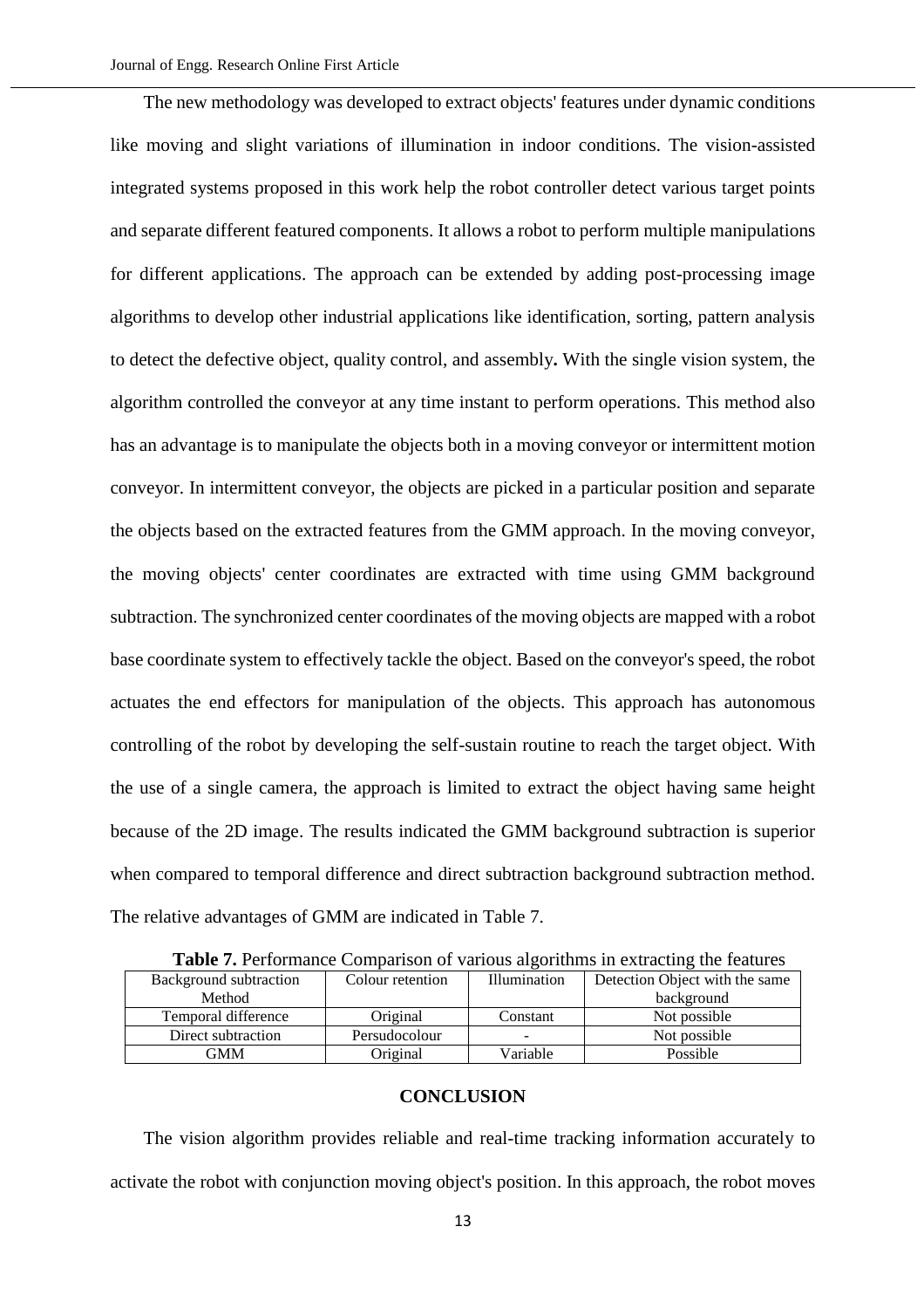to pick the object based on angle computed using its location information extracted from the image. The prototype was successfully evaluated the accuracy of the integrated tacking algorithm. The algorithm reduces 3D work volume to a 2D plane extended to compute the joint angles to reach the target position, and by using planer inverse kinematics, the object is picked. The developed methodology is not suitable to pick the object having different heights, but it is suitable to pick the objects having different other features like shape, colour and patterns.

# **ACKNOWLEDGMENTS**

AICTE New Delhi funded this project under Research Promotion Scheme.

## **REFERENCES**

**S Cheung Sen-Ching and Chandrika Kamath.2004** Robust techniques for background subtraction in urban traffic video. In Visual Communications and Image Processing 2004, volume 5308, pages 881–893.

**Abbood, W.T., Abdullah, O.I. & Khalid, E.A. (2020)** A real-time automated sorting of robotic vision system based on the interactive design approach. Int J Interact Des Manuf 14, 201–209. https://doi.org/10.1007/s12008-019-00628-w

**Thotapalli, P.K., Vikram Kumar, C.R. & Chandra Mohana Reddy, B. (2020)** Feature extraction of moving objects using background subtraction technique for robotic applications. Int J Intell Robot Appl . https://doi.org/10.1007/s41315-020-00145-0

**Chen L., Yang H., Liu P. (2019)** Intelligent Robot Arm: Vision-Based Dynamic Measurement System for Industrial Applications. In: Yu H., Liu J., Liu L., Ju Z., Liu Y., Zhou D. (eds) Intelligent Robotics and Applications. ICIRA 2019. Lecture Notes in Computer Science, vol 11744. Springer, Cham. https://doi.org/10.1007/978-3-030-27541-9\_11

**Christof Ridder, Olaf Munkelt, and Harald Kirchner. 1995** Adaptive background estimation and foreground detection using Kalman-filtering. In Proceedings ofInternational Conference on Recent Advances in Mechatronics, pages 193–199. Citeseer,.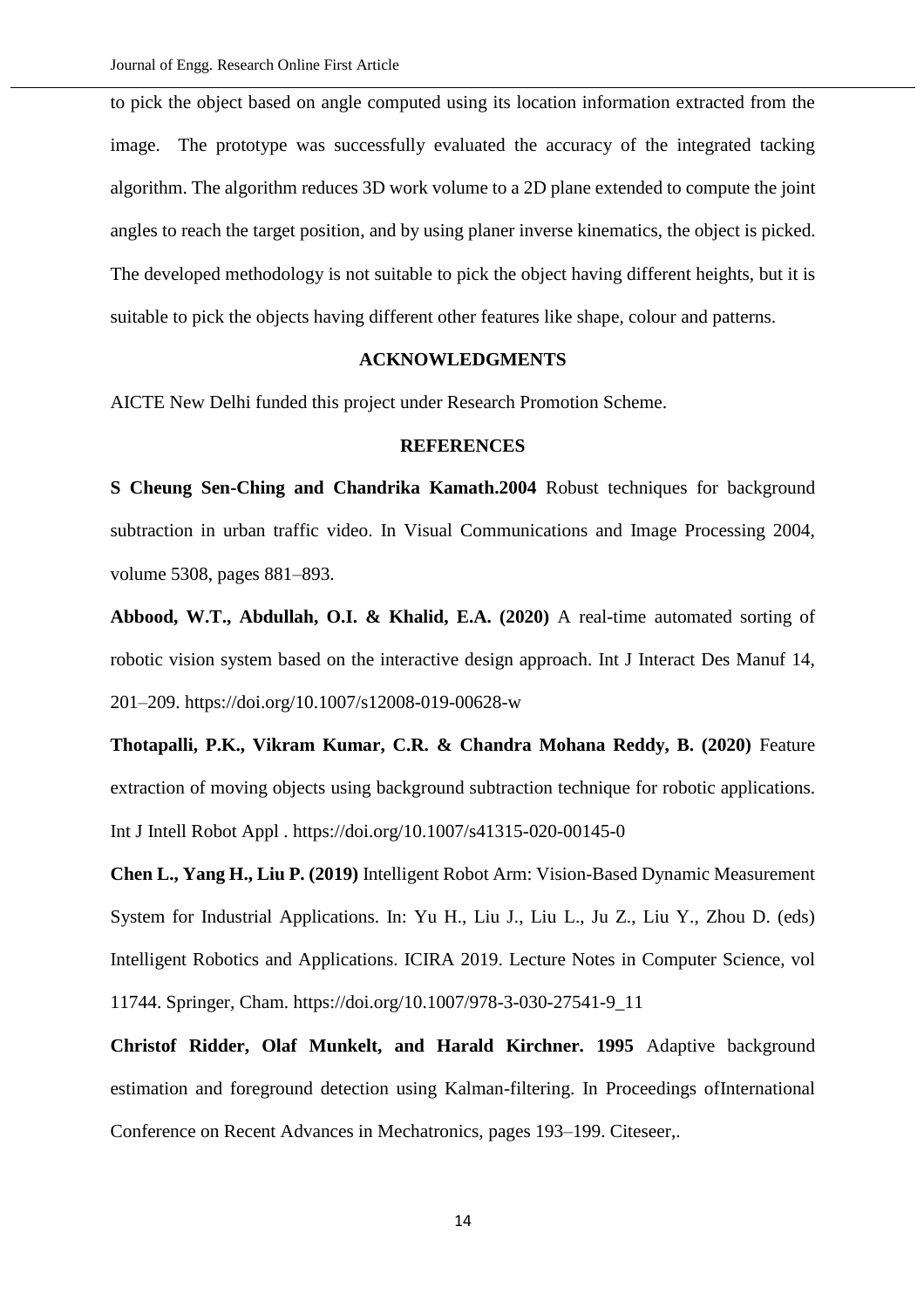**Chris Stauffer and W Eric L Grimson.1999** Adaptive background mixture models for realtime tracking.In Proceedings. 1999 IEEE Computer Society Conference on Computer Vision and Pattern Recognition (Cat. No PR00149), volume 2, pages 246–252. IEEE,

**P Wayne Power and Johann A Schoonees 2002**. Understanding background mixture models for foreground segmentation. In Proceedings image and vision computing New Zealand.

**Massimo Piccardi.2004** Background subtraction techniques: a review. In 2004 IEEE International Conference on Systems, Man and Cybernetics (IEEE Cat. No. 04CH37583), volume 4, pages 3099–3104.

**Roy De Maesschalck, Delphine Jouan-Rimbaud, and Désiré L Massart. 2000** The Mahalanobis distance. Chemometrics and intelligent laboratory systems,  $50(1):1-18$ 

**Alan M McIvor.2000** Background subtraction techniques. Proc. of Image and Vision Computing, 4:3099–3104.

**P. St-Charles, G. Bilodeau and R. Bergevin,2015**"SuBSENSE: A Universal Change Detection Method With Local Adaptive Sensitivity," in *IEEE Transactions on Image Processing*, vol. 24, no. 1, pp. 359-373.

**K. Goyal and J. Singhai,2017** "Review of background subtraction methods using gaussian mixture model for video surveillance systems," Artificial Intelligence Review, pp. 1–19,

**Thierry Bouwmans, Fida El Baf, Bertrand Vachon.2008** Background Modeling using Mixture of Gaussians for Foreground Detection - A Survey. Recent Patents on Computer Science, Bentham Science Publishers 1 (3), pp.219-237

**Thotapalli P.K., Vikram Kumar C.R., Chandra Mohana Reddy B. (2020)** A New Approach to Control the Position of Joint Arm Robot Using Image Background Subtraction Technique. In: Shunmugam M., Kanthababu M. (eds) Advances in Simulation, Product Design and Development. Lecture Notes on Multidisciplinary Industrial Engineering. Springer, Singapore [https://doi.org/10.1007/978-981-32-9487-5\\_71](https://doi.org/10.1007/978-981-32-9487-5_71)